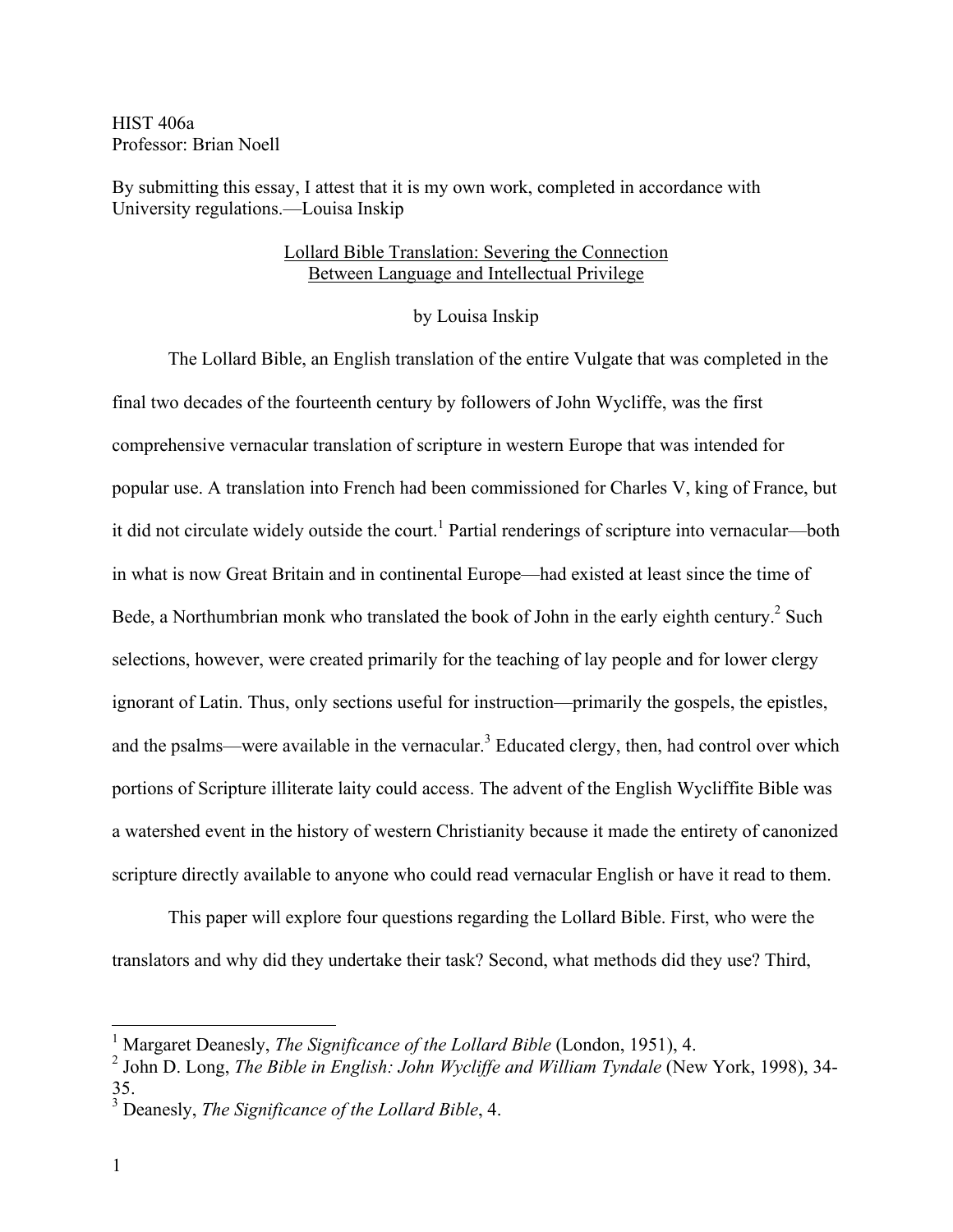what was the Catholic Church's stance regarding vernacular translation and how did the Lollards respond to it? Finally, what influence did the Wycliffite Bible actually have on contemporary and subsequent religious history; were the actual results similar to those Wycliffe and his followers had envisioned? John Wycliffe aimed to bring about a return to the primitive Church as it existed during the time of the apostles. Through the translation of scripture into vernacular English, his followers sought to further this goal by enabling lay people both to hold clergy accountable for their behavior and to study and apply God's law more directly to their own lives. Although the translation project did not effect a return to to the apostolic Church, it did increase popular access to theology, scholarship, and independent thought.

Translation of the Lollard Bible took place in the final two decades of the fourteenth century, probably at Oxford. Scholars roughly divide surviving manuscripts of the Bible into two versions—an Early Version (EV), which closely follows Latin syntax, and a Later Version (LV) in more idiomatic English. The EV was most likely composed between 1380 and 1384, while contextual evidence in the General Prologue, six of the nine surviving copies of which are attached to manuscripts of the LV, indicates 1395-1397 as a plausible range of dates for the origin of the LV.<sup>4</sup> Since Wycliffe died in 1384, he could not have participated directly in compiling the LV. Modern scholars generally agree that considering the volume of academic writings Wycliffe completed in the last five years of his life, he probably did not translate EV himself either although he may have instigated the project. Whatever Wycliffe's direct involvement, the Lollard translators would certainly have been inspired by his advocation of scriptural authority and vernacular translation in such works as *On the Truth of Holy Scripture* and *De Officio Pastorali*. Who, then, translated the works? Evidence from several manuscripts

 <sup>4</sup> Deansley, *The Significance of the Lollard Bible*, 3; Anne Hudson, *The Premature Reformation: Wycliffite Texts and Lollard History* (Oxford 1988), 247.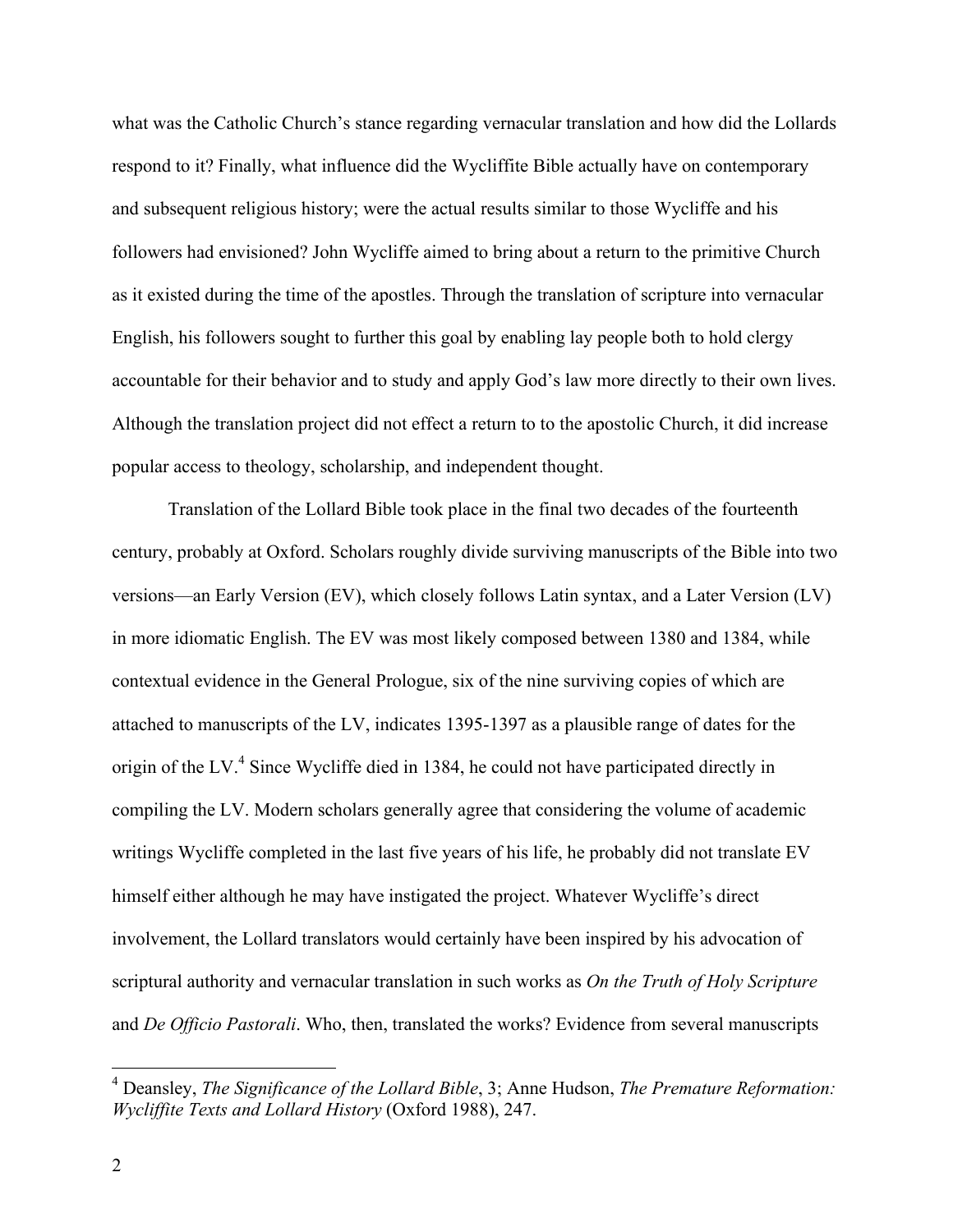suggests that Nicholas Hereford, a radical Lollard and Oxford master of arts, was responsible for translating EV through Baruch 3:20. Scholars have very made very tenuous arguments in favor of assigning responsibility for the remainder of EV as well as the entire LV to John Purvey, Wycliffe's secretary and one of his most devoted followers. Hudson, however, asserts that scholars misplace their efforts in seeking a sole translator due to the clear and more compelling fact that translating the two large folio volumes of the Vulgate was a collaborative project.<sup>5</sup> Indeed, an original manuscript of the EV was written in five hands, and in the General Prologue the translator of LV says that he "hadde myche trauaile with diuerse felawis and helperis."  $\alpha$ number of educated Lollards worked toward a common purpose.

The translators most likely had in mind Wycliffe's vision of a return to the "primitive Church" detailed in the Gospels; creating an English Bible could further this goal in two ways.<sup>7</sup> First, it would serve as an authority with which to challenge fourteenth century canonists, who had made significant Church reform impossible as they assigned nearly unlimited power to the pope.<sup>8</sup> Although canon law had by Wycliffe's time taken the place of scripture in defining Church jurisdiction, Wycliffites considered "Goddis law" as expounded in scripture the only source of rules for the conduct of men and the role of Church. <sup>9</sup> By creating an English Bible, the translators asserted the independence and supremacy of "Goddis law" from the corrupt external trappings of the Church and the interpretations placed upon it by a corrupt clergy. In a similar vein, possessing an English Bible would enable all believers to hold clergy accountable for practices that scripture did not justify, such as the holding of secular office. Ng observes, "If not

 <sup>5</sup> Hudson, *The Premature Reformation*, 241-242.

<sup>6</sup> Deanesly, *The Significance of the Lollard Bible*, 3; Prologue to the Wycliffite Bible, Chapter

<sup>15,</sup> in Hudson, ed., *Selections from English Wycliffite Writings* (Toronto 1997), 67.

<sup>7</sup> Deanesly, *The Significance of the Lollard Bible*, 23.

<sup>8</sup> Deanesly, *The Significance of the Lollard Bible*, 8,15.

<sup>9</sup> Deanesly, *The Significance of the Lollard Bible,* 8.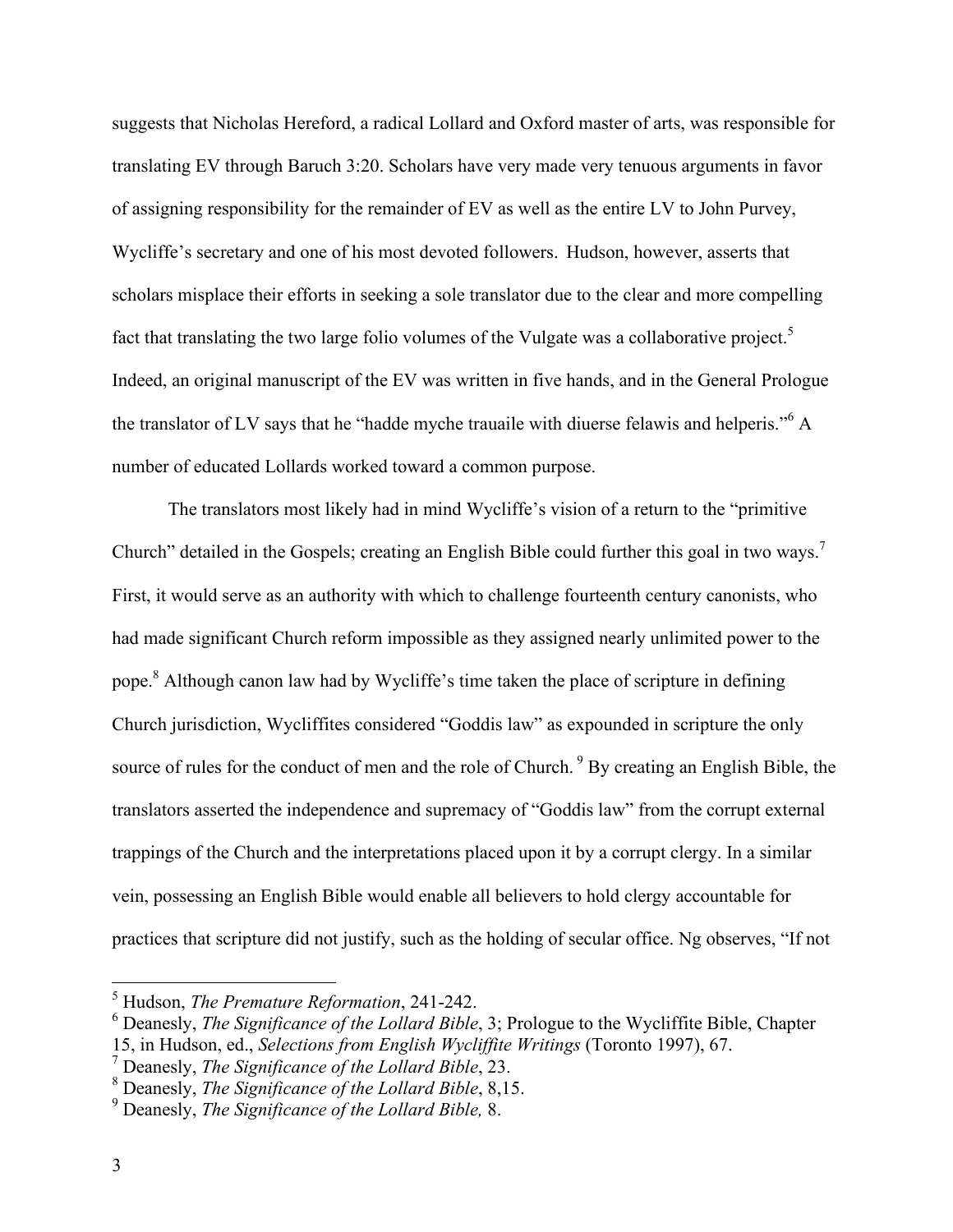a contractual promise between ruler and ruled, scripture nonetheless serves as a possible template for redress because it is a promise made by God to hold rulers accountable.<sup>"10</sup> Second, in addition to holding members of Church hierarchy responsible for their actions, access to scripture in English would enable the laity to come to know God's law directly without priests as intermediaries. As one Wycliffite wrote, "To hem that shulen be sauid the herynge and the redyng of the word of God ben the beest and moost trewe meenis of her saluacion."11 Lollards believed that Christians follow God most closely when they study His law in scripture. In fact, Wycliffites disdained modern criticism of the Bible, approving only of exegesis by the Church Fathers whose interpretations were in accord with scripture.<sup>12</sup> Wycliffe and his followers believed in providing Christians with an unglossed text to enable them both to check corrupt clergy members' transgressions and to follow God's law independent of their guidance, two purposes that would, ideally, return the Church to its apostolic purity. The philosophy and techniques the translators employed attest to this.

First of all, although the Lollards felt that God's message is found chiefly in the Gospels and the Epistles, and although they had very specific opinions regarding the correct interpretation of scripture, the translators sought as far as possible to present a complete and unbiased rendering of the entire Bible in English. 250 manuscripts of the Wycliffite Bible survive today in various degrees of completeness. Of these, 21 contain or probably once contained the complete Bible, while 89 comprise the New Testament only, 15 the Gospels, and 4 the Epistles. This distribution, verified by episcopal records of seizures from heresy suspects, indicates the

<sup>&</sup>lt;sup>10</sup> Su Fang Ng, "Translation, Interpretation, and Heresy: The Wycliffite Bible, Tyndale's Bible, and the Contested Origin," *Studies in Philology* 98 (Summer 2001): 324.

<sup>11</sup> Hudson. *The Premature Reformation*, 273.

<sup>12</sup> Hudson, *The Premature Reformation,* 275; Kantik Ghosh, *The Wycliffite Heresy: Authority and the Interpretation of Texts* (New York 2002), 1.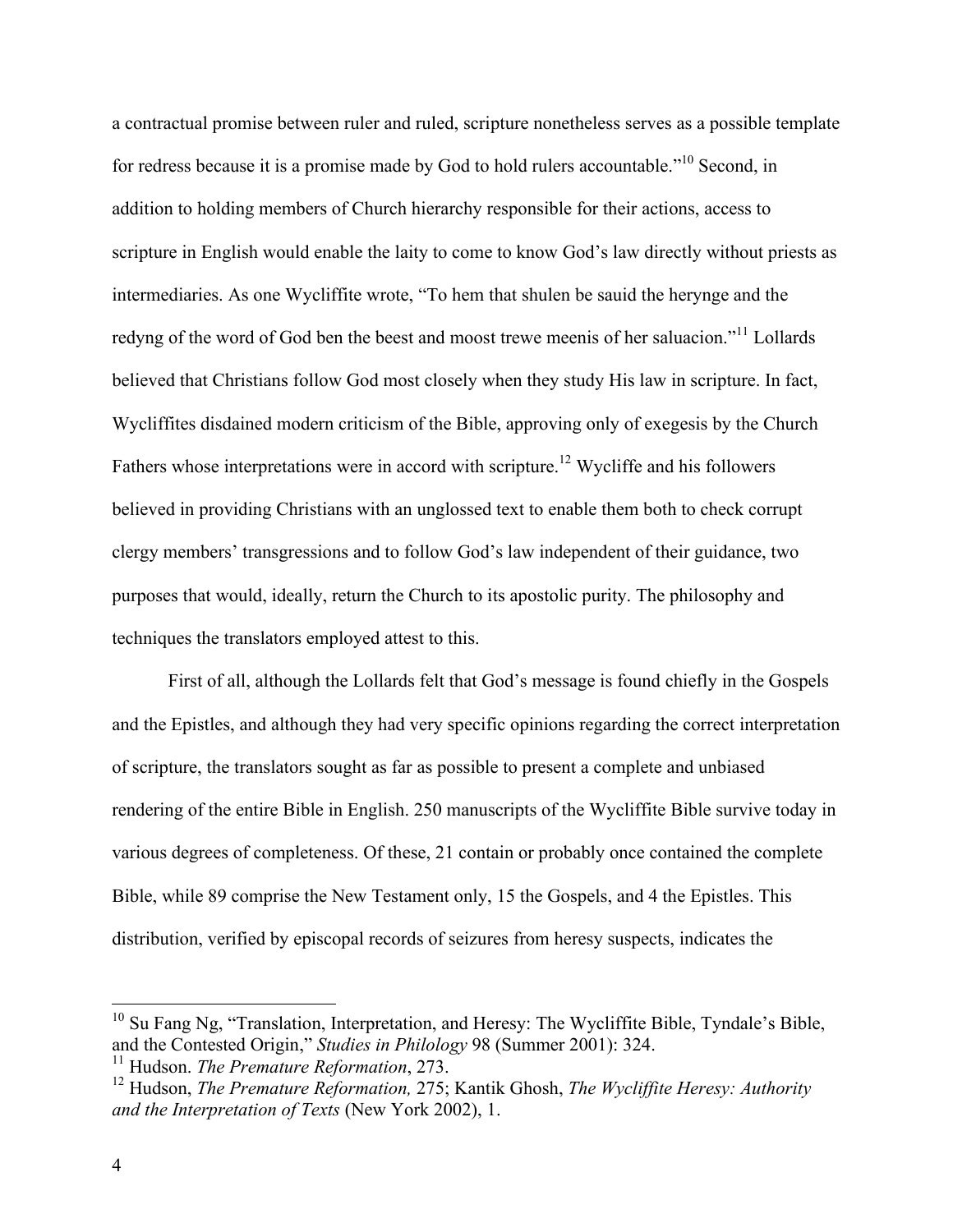Lollards' general assessment of the relative importance of the various sections of the Bible.<sup>13</sup> However, instead of translating the Gospels into English first, the translators apparently worked from the beginning of the Old Testament to the end of the New—the increased readability of the translated Gospels in comparison to the Latinized English prose of the Old Testament translation in the EV suggests that the fluency of translation increased as the scholars worked from beginning to end of the Bible.<sup>14</sup>

Thus, although the translators most likely had personal opinions regarding the merit of various sections of the Bible, they aimed to present a transparent rendering of scripture as true as possible to God's original meaning, saving polemic and interpretation for separate documents such as the General Prologue. The same is true, with one exception, of the surviving manuscripts of the Glossed Gospels, in which the Lollard compilers sought to disinterestedly bring together the commentary of great scholars on each of four gospel books.<sup>15</sup> Lollard translators and biblical scholars, then, did not seek to distort the words of God or other critics to their own advantage; while they aimed to forward Wycliffite doctrine in documents of their own authorship, they respected the integrity of text they did not create and thus empowered Christians to make their own judgements from genuine documents.

Chapter fifteen of the General Prologue, attributed without certainty to John Purvey, provides the primary source of insight into how the translators went about their work. Nine copies of the Prologue survive, six attached to LV manuscripts, two to revised EV manuscripts, and one standing alone. It is important to note that about 200 LV manuscripts exist without the

 <sup>13</sup> Hudson, *The Premature Reformation*, 232.

<sup>14</sup> Hudson, *The Premature Reformation*, 240.

<sup>&</sup>lt;sup>15</sup> Hudson, *The Premature Reformation*, 258. The exception is the York Minster XVI.D.2 manuscript, which, unlike the others, was selectively compiled for Sunday mass lections. The manuscript quotes at a high frequency authors whose views coincide with Lollard interpretations.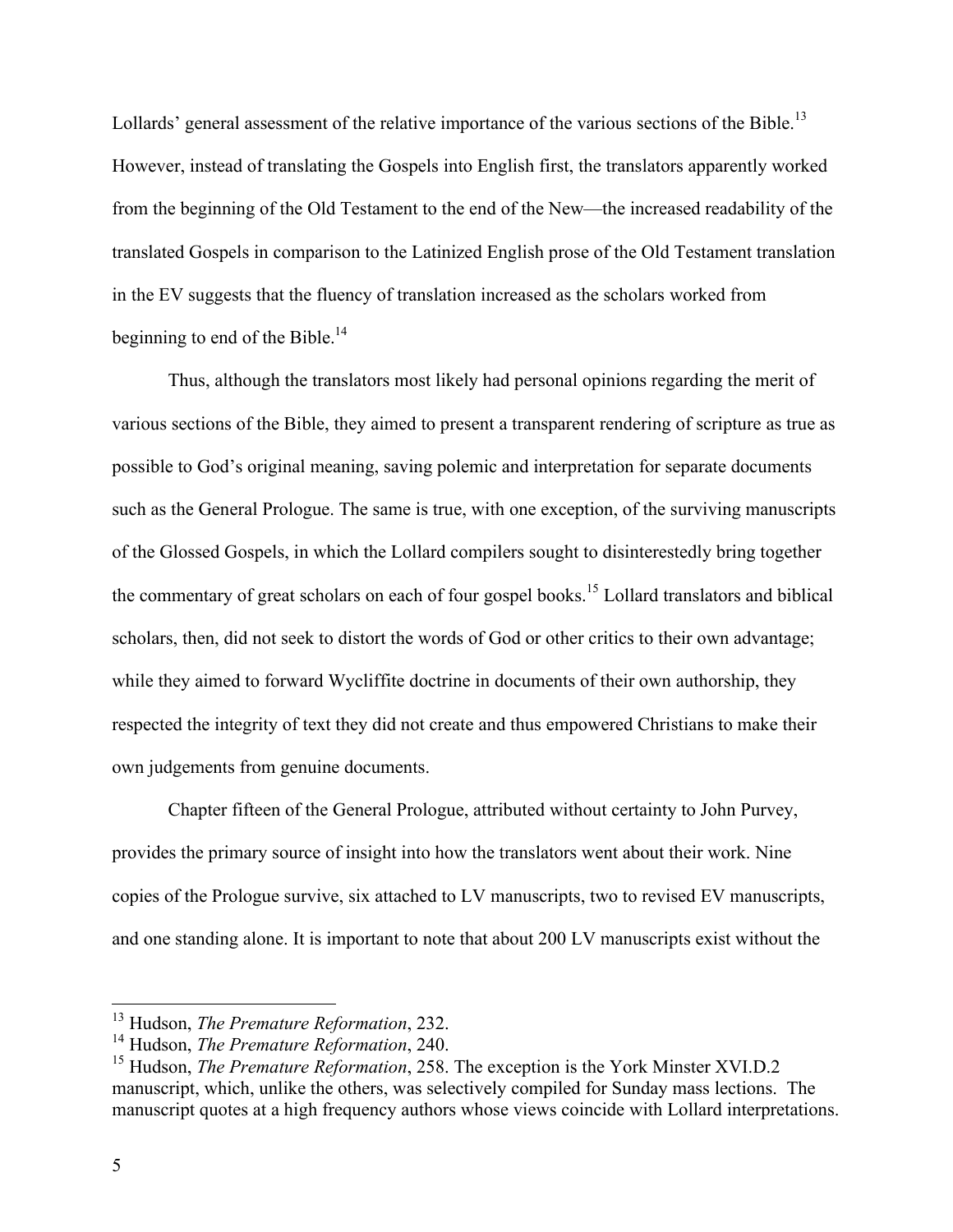Prologue attached—the tract is not considered a frequent or customary part of the LV.<sup>16</sup> A reference to a parliamentary session in Chapter fifteen may suggest 1397 as the date of composition. The author of the Prologue explains that he and his colleagues took four steps to create the idiomatic LV:

First this symple creature hadde myche trauaile with diuerse felawais and helperis to gedere manie elde biblis, and othere doctouris and comune glosis, and to make oo Latyn bible sumdel trewe; and thane to studie it of the newe, the text with the glose, and othere doctouris as he mighte gete, and speciali Lire on the elde testament that helpide ful myche in this werk. The thridde tyme to counseile with elde gramariens and elde dyuynis of harde wordis and harde sentencis, hou tho mighten best be vnderstonden and translated. The fourthe tyme to translate as cleerli as he coude to the sentence, and to haue manie gode gelawis and kunnynge at the correcting of the translacioun.<sup>17</sup>

In other words, the translators first examine various Latin texts of the Bible to decide upon a reliable one and, second, look at the scripture in relation to glosses of the great exegetes. Then, they study the syntax and grammar of the Latin text and finally translate and revise the product. Many scholars, following Forshall and Madden's work of the mid-nineteenth century, have assumed that these four stages describe translation of the LV alone, deeming the EV and the LV to be independent entities. Deanesly subscribes to this point, suggesting that Wyclif inspired the literal, word-for-word EV translation not for dissemination to the masses but primarily for his own use, that of his academic followers, and that of members of his patron John of Gaunt's "lay party" (who were seeking to impoverish the Avignon clergy) as a "new authority" against canon law.<sup>18</sup> In her analysis, the LV was commisioned after Wycliffe's death to aid common Lollards learning scripture by heart.<sup>19</sup> Hudson and Barisone disagree with Deanesly, asserting that the

 <sup>16</sup> Notes to Prologue to Wycliffite Bible, Chapter 15, in Hudson, ed., *Selections from English Wycliffite Writings* (Toronto 1997), 173; Hudson, *The Premature Reformation*, 237.

<sup>&</sup>lt;sup>17</sup> Prologue to Wycliffite Bible. Chapter 15, 67-68.

<sup>18</sup> Deanesly, *Significance of the Lollard Bible,* 8.

<sup>19</sup> Deanesly, *Significance of the Lollard Bible,* 8.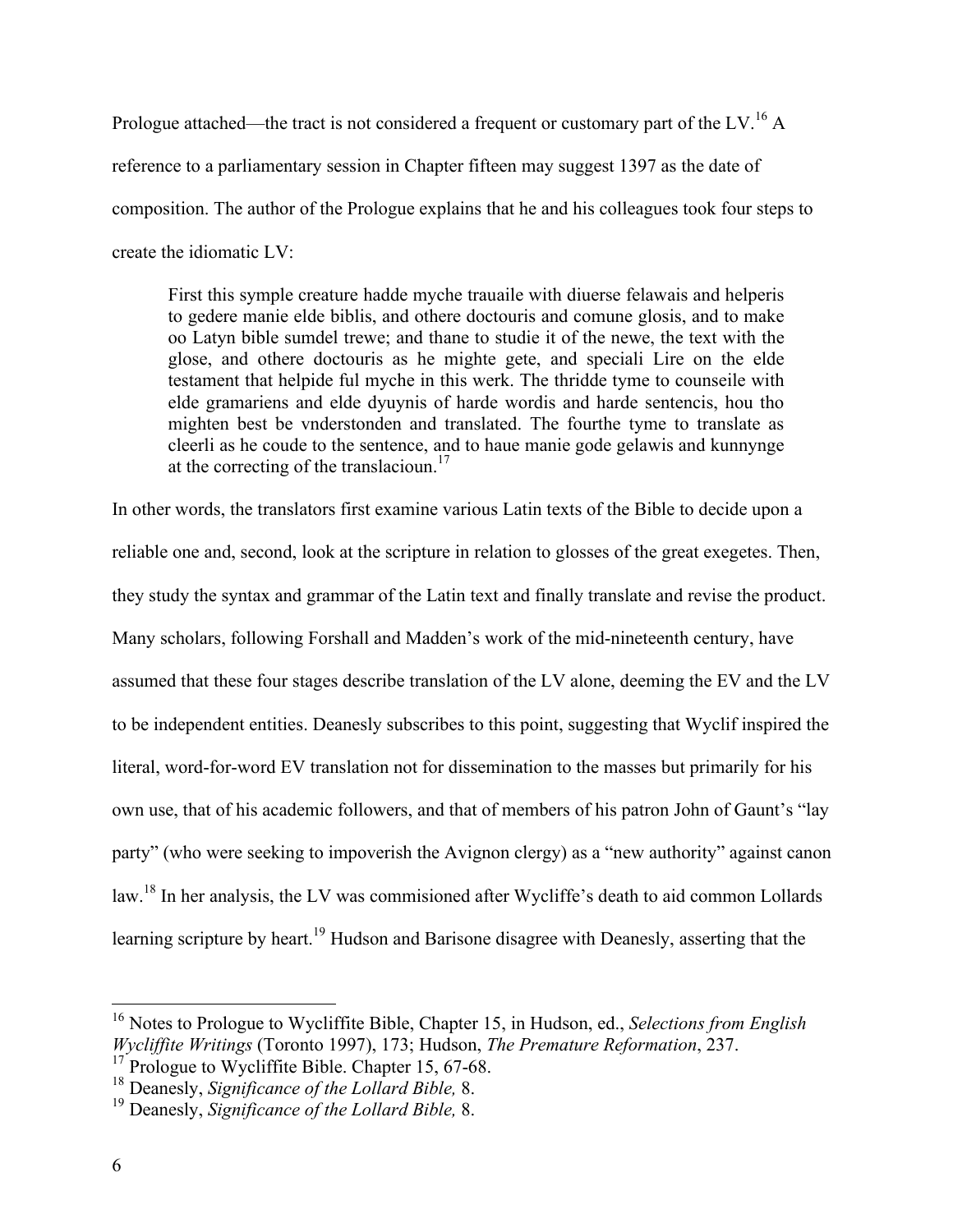four steps encompass the translation of both versions, with EV corresponding to the third step as a preliminary translation meant for studying syntactical difficulties.<sup>20</sup> Two characteristics of the extant manuscripts support this point. First, scholars have discovered that manuscripts initially deemed EV's exhibit varying degrees of English fluency, suggesting that progress toward the LV was a continuous revision of the EV.<sup>21</sup> Second, unlike the EV Bibles, in which fluency is higher in later parts of the Bible, the LV text is linguistically consistent, suggesting that it resulted from extensive revision.<sup>22</sup> This second argument bears the implication that when the Lollard translators began work on the Early Version of the Wycliffite Bible, they had in mind all along a more readable translation for popular use.

The following passage from the General Prologue illustrates the philosophy behind the idiomatic nature of the Later Version:

First it is to knowe that the beste translating is, out of Latyn into English, to translate aftir the sentence and not oneli aftir the wordis, so not fer fro the lettre; and if the lettre mai not by suid in the translating, let the sentence euere be hool and open, for the wordis owent to serve to the entent and sentence, and ellis the wordis ben superflu either false.<sup>23</sup>

In other words, the translators sought to render the import of the text in clear English rather than retaining Latin syntax that might obscure meaning. This necessitated relying on context to modify the grammatical constructions and word order of the Latin sentences. The phrase *"*Dominum formidabunt aduersarii eius," for instance, translates word for word into English as "the Lorde hise aduersaries shulen drede," but it is better understood in English as "the aduersaries of the Lord shulen drede him." The translators also had to determine from context the

 <sup>20</sup> Hudson, *The Premature Reformation*, 243; Ermanno Barisone, "Wyclif and His Followers on the Method of Translation," in *John Wyclif e las tradizione degli studi biblici in Inghilterra* (Genova 1987), 145.

<sup>21</sup> Hudson, *The Premature Reformation*, 239.

<sup>22</sup> Hudson, *The Premature Reformation*, 246.

 $^{23}$  Prologue to Wycliffite Bible, Chapter 15, 68.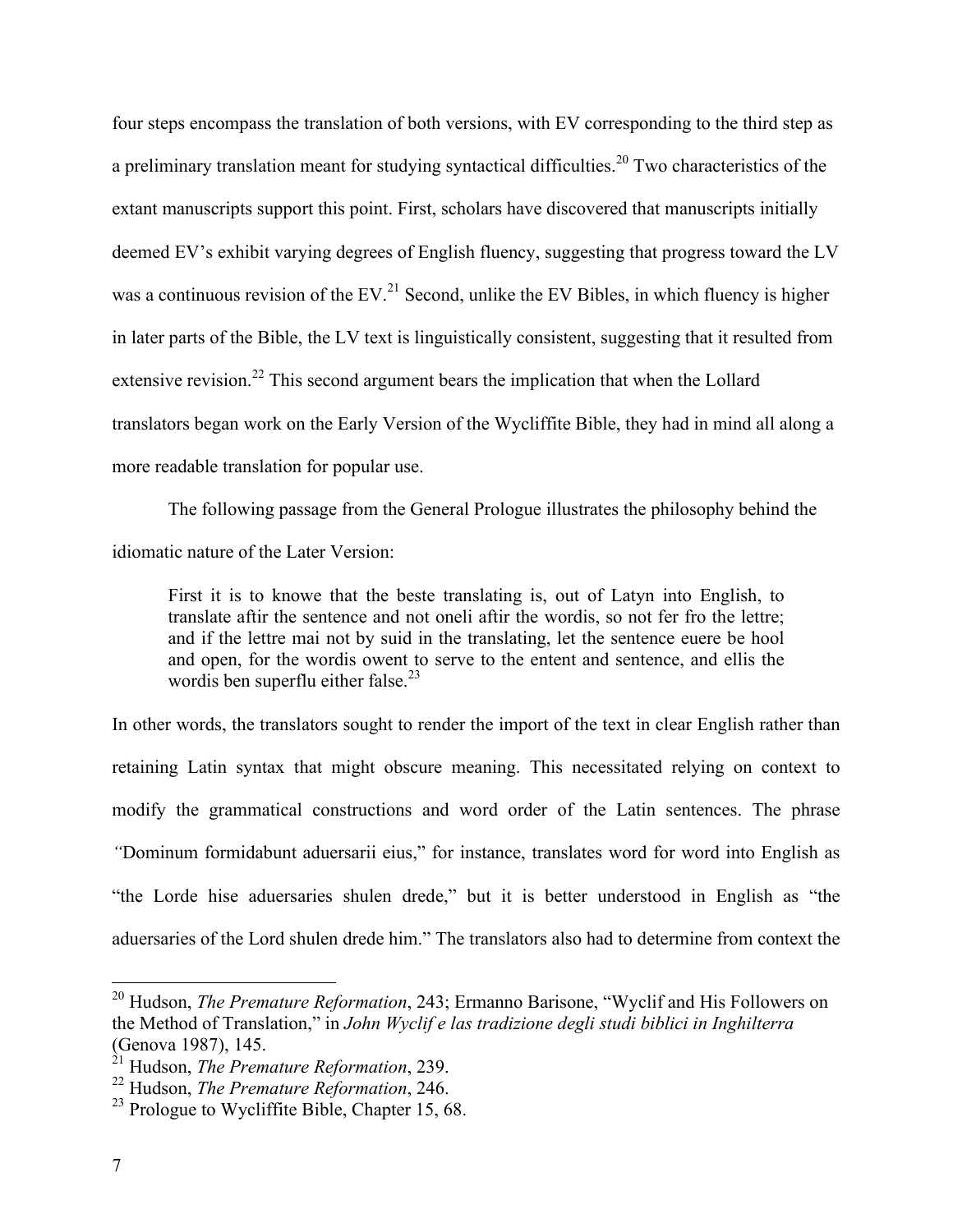best translation of ablative absolute constructions. The phrase "maistir redinge, I stonde," could be translated temporally ("while the maistir redith, I stonde"), conditionally ("if the maistir redith, I stonde"), causally ("for the maistir redith, I stonde"), concessively, etc. Other modifications included supplying missing words to Latin elliptical constructions and distinguishing the correct use of homonyms, all with the goal of making the text more "open" to understanding in English.<sup>24</sup> The author notes, however, that in addition to possessing a thorough knowledge of both Latin and English, translators should also

liue a clene lif and be ful deuout in preiers and haue not his wit ocupied boute worldli and thingis, that the Holi Spiryt, autour of wisdom and kunnyng and truthe, dresse him in his werk and suffre him for not to erre. 25

To grasp and be able to render in English the correct meaning of scripture, the translators had to live morally and piously so that God would deem them worthy of understanding His law. The Lollard translators believed that God had assigned definite meanings to scripture; their task, requiring spiritual as well as intellectual fitness, was to translate the Bible into English in such a way that these meanings would be apparent in the text.

How did English Church officials react to vernacular translation of scripture? Ghosh suggests that the Church came to perceive the translations as a threat only after a delayed reaction because previous to the work of the Bible translators and of other Lollards in translating and popularizing Wycliffe's academic works, heresy had resulted primarily from heterodox preaching.<sup>26</sup> As late as 1401 at Oxford, supporting vernacular translation in debates did not put one at risk for charges of heresy.<sup>27</sup> Official censorship finally came with Archbishop Arundel's Constitutions, drafted in 1407 and implemented in 1409, which, in addition to limiting

<sup>&</sup>lt;sup>24</sup> Prologue to Wycliffite Bible, Chapter 15, 68,71.

<sup>&</sup>lt;sup>25</sup> Prologue to Wycliffite Bible, Chapter 15, 71.

<sup>26</sup> Ghosh, *The Wycliffite Heresy*, 109-110.

<sup>27</sup> Anne Hudson, *Lollards and their Books* (London 1985), 83.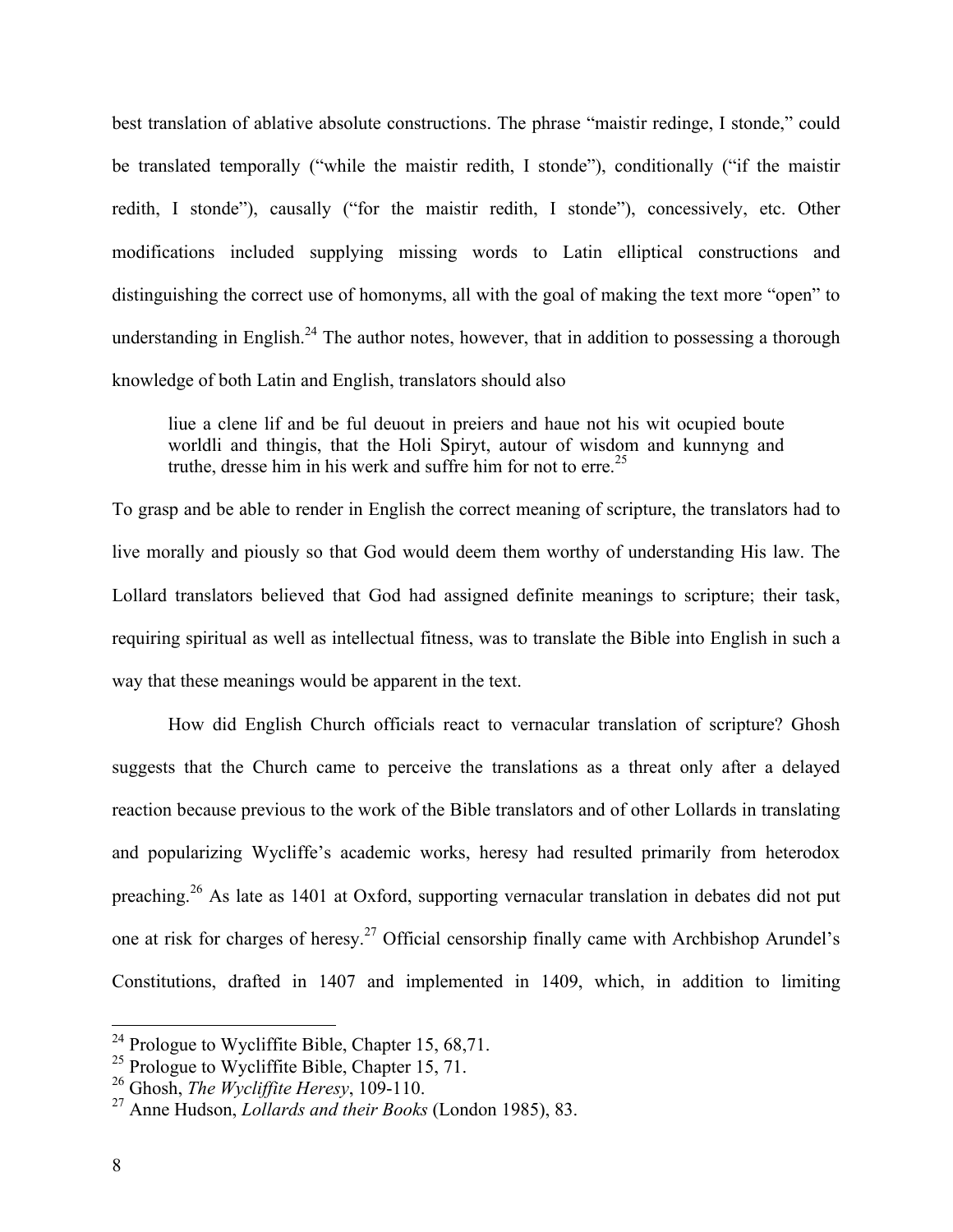theological discussion at Oxford and curtailling dissemination of Wycliffe's scholarly works, forbade ownership without permission of any vernacular translations of the Bible. After this legislation was set in place, ownership of the Wycliffite Bible could and did bring charges of heresy.

Previous to the existence of the Constitutions, however, what Hudson and Deansley refer to as a debate over the issue of translation took place at Oxford at the turn of the century.<sup>28</sup> The substance of the the exchange is preserved in the writings of three men: that of Fransiscan friar William Butler, c. 1401, that of the Dominican Thomas Palmer, most likely written in 1400 but definitely before 1407, and that of the orthodox academic Master Richard Ullerston probably written in  $1401<sup>29</sup>$  A comparison of the views of these men on translation with those presented by Wycliffites in their own texts reveals much about scholarly reception of the English Wycliffite Bible.<sup>30</sup> Butler's polemical treatise stresses Dionysian/Ockhamite ideals of the sanctity of hierarchical authority and the unfitness of the laity to interpret the Bible for itself. Citing Augustine's *De Moribus Ecclesiae Catholicae*, Butler asserts that authority in itself—i.e. that of the Church—is a prerequisite for possessing the capacity to correctly interpret scripture. Although the laity may perhaps be able to perform literal readings of scripture, it is not equipped to confront scriptural ambiguities as are the clergy by virtue of their authority; the danger is too great that the laity will fall into heresy if granted unsupervised access to the Bible. Butler justifies his assertion by noting first of all that higher order angels restrict the access of lower angels to certain books, and secondly by invoking the popular concept of the Church as the mystical body of Christ. According to this interpretation, the laity constitutes the stomach of the

 <sup>28</sup> Hudson, *Lollards and their Books*, 67.

<sup>29</sup> Ghosh. *The Wycliffite Heresy*, 86.

<sup>&</sup>lt;sup>30</sup> For a discussion on the extant manuscripts in which these tracts appear, see Hudson's *Lollards and their Books*, 67-84.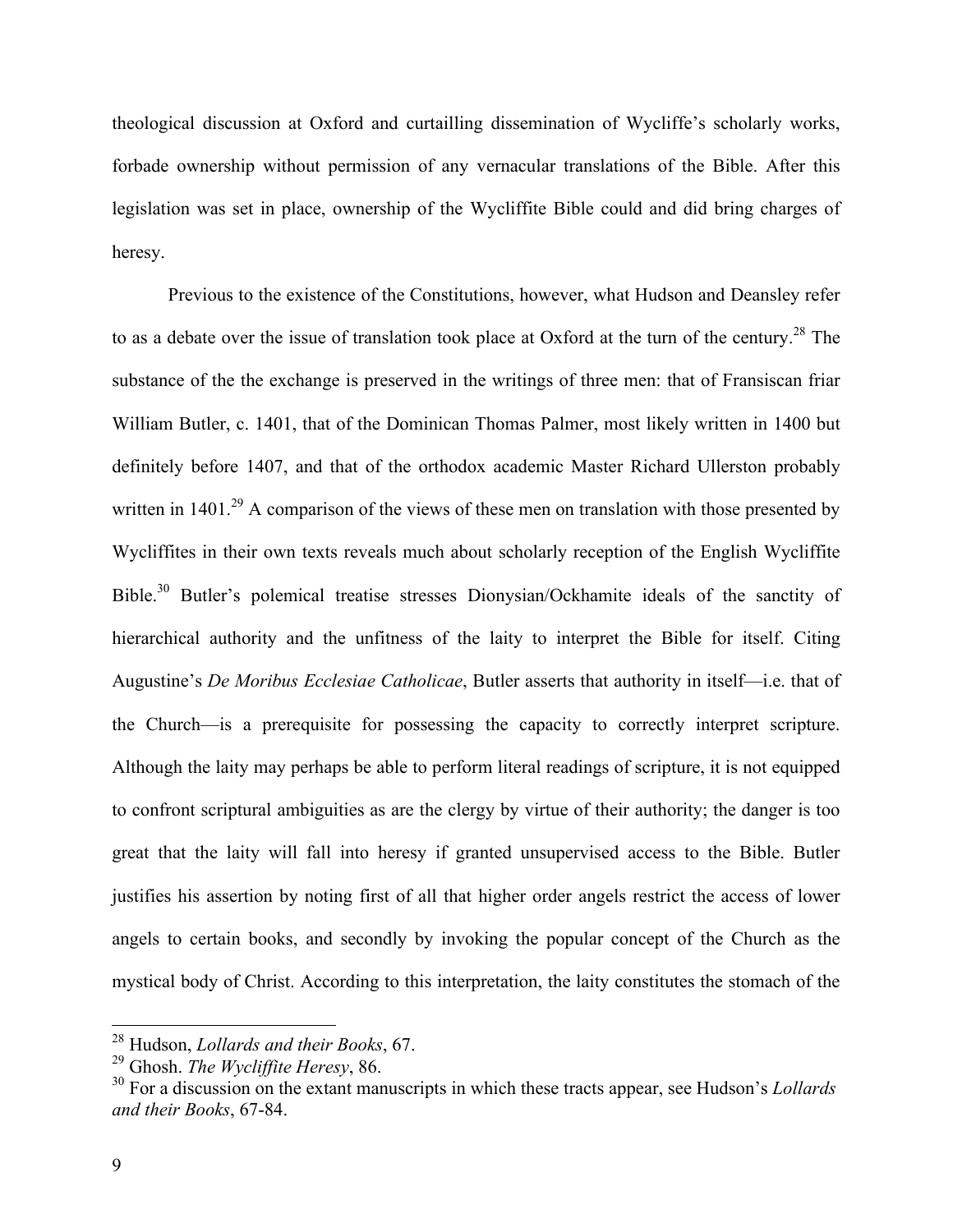church to which food, or scriptural teachings, comes already partially digested; it is the duty of the clergy to perform this preliminary digestion, filtering through scripture to decide which passages and interpretations will benefit the laity. Butler asserts that the role of the laity consists not in striving to acquire concrete knowledge of God's will and law, but in the intellectually passive tasks of prayer and maintaining their faith. $31$ 

Palmer, also writing against translation (but, unlike Butler, specifically identifying the Lollards as his opponents) focuses on the challenges of conveying scriptural meanings from one language into another. He notes that there exist only two modes of translation—"word-forword," which maintains the syntax of the original language, or "meaning-for-meaning," which attempts to clearly transfer the "literal sense" of each sentence between languages. English, Palmer asserts, does not have an adequate vocabulary to make a word-for-word translation from Latin possible. He next debunks the Wycliffite assumptions that the Bible has a single literal sense and that a literal reading constitutes the only valid one; many passages have multiple literal interpretations as well as allegorical import. All of these would be difficult for translators to detect let alone convey from a highly sophisticated language to a less organized one. Ghosh notes, however, that Palmer fails to acknowledge that Wyclif's definition of "literal sense" depended in part on the intention of the author—God—and thus occasionally allowed interpretations that were not literal in the strictest definition.<sup>32</sup>

Although no surviving Lollard texts contain direct replies to Butler or Palmer, the corpus of Wycliffite writings in favor of translation addresses many of their points. Wycliffe rejected Butler's concept of an external hierarchy, believing rather in an "internalised…hierarchy defined

 <sup>31</sup> Ghosh, *The Wycliffite Heresy*, 93-99.

<sup>32</sup> Ghosh, *The Wycliffite Heresy*, 101-102.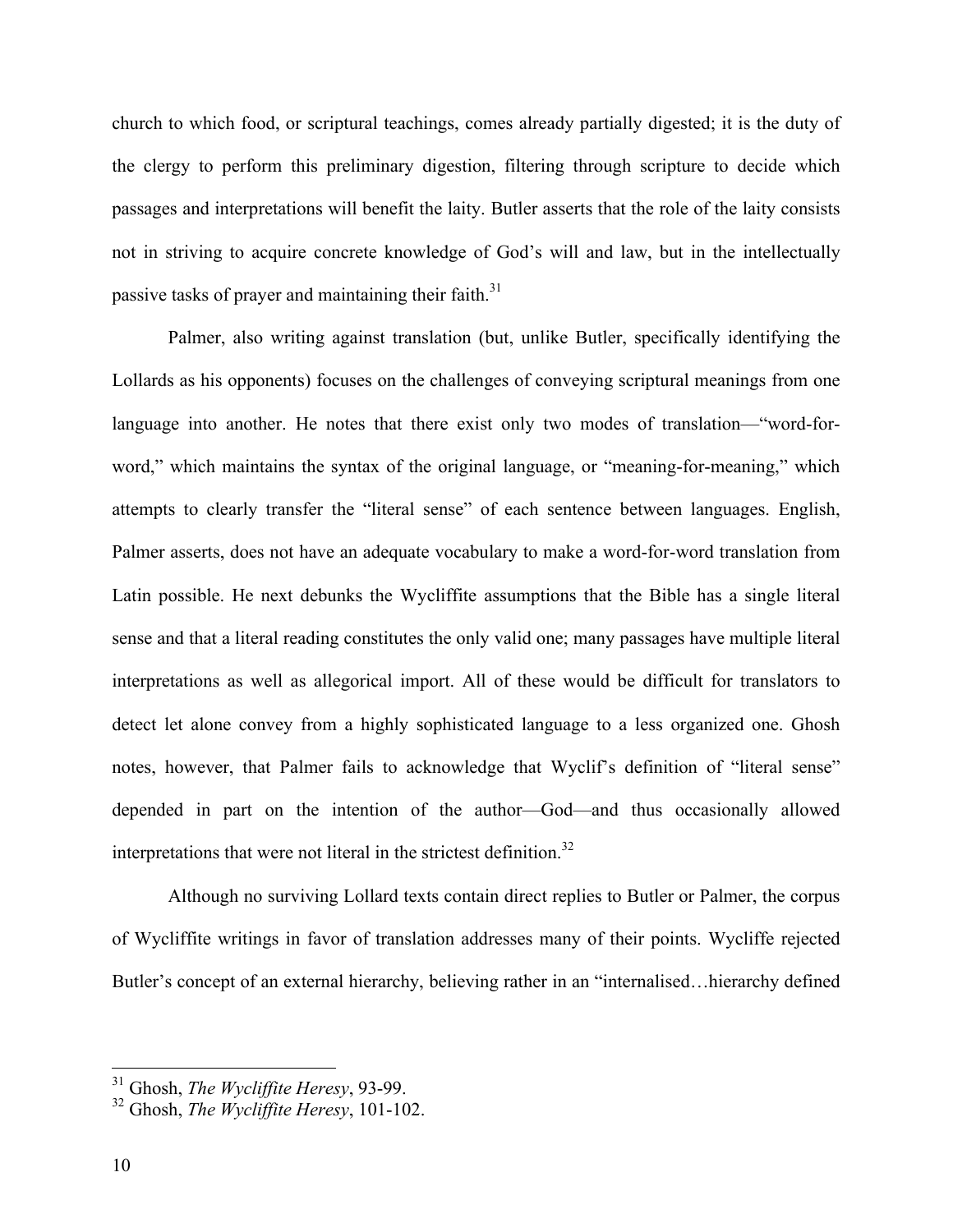in terms of purity, enlightenment, and *recte vivendi*."33 Lollards did not, then, accept the notion that only a cleric was, by virtue of his position, capable of interpreting the Bible. In fact, they pointed out the existence of a large class of educated lay people better intellectually equipped to handle the task than many members of the clergy.<sup>34</sup> The writer of the General Prologue presents a number of arguments for translation. In response to the hypothetical objection that Lollards should not translate Jerome's Bible because they are not as holy as he, the author notes that the same argument could have been made to prevent Jerome from translating the Septuagint into Latin and asserts that no man, not even a member of the Church hierarchy, should presume to perform God's task of judging the holiness of other men:

For seynt Ierom was not so holi as the apostlis and euangelistis whos bokis he translatide into Latyn, neither hadde so highe giftis of the Holi Gost as thei hadden. And myche more the seuenti translatouris weren not so holi as Moises and the profetis, and speciali Dauith, neither thei hadden so greete giftis of God as Moises and the profetis hadden….And dispute [English clergymen] not of the holynesse of men now lyunge in this deadli lif, for thei kunnen not theron, and it is reseruid oneli to Goddis doom. 35

Later on, he cites a number of precedents for vernacular translation, noting that in the early years of Christianity, anyone who felt that he knew Greek and Latin well enough was considered fit to translate between the two languages.<sup>36</sup> Further recalling the monk Bede and King Alfred—the great Anglo-Saxon translators—as well as "Frenshe men, Beemers, and Britons" who have selections of scripture in their own language, he makes a trenchant statement:

Whi shulden not English men haue the same [vernacular scripture] in here modir langage? I can not wite, no but for falsnesse and necligence of clerkis, either for oure puple is not worthi to haue so greet grace and gifte of God, in peyne of here olde synnes. 37

 <sup>33</sup> Ghosh, *The Wycliffite Heresy,* 96.

<sup>34</sup> Ghosh, *The Wycliffite Heresy,* 240.

<sup>&</sup>lt;sup>35</sup> Prologue to the Wycliffite Bible, Chapter 15, 69-70.

 $36$  Prologue to the Wycliffite Bible, Chapter 15, 70-71.

 $37$  Prologue to the Wycliffite Bible, Chapter 15, 71.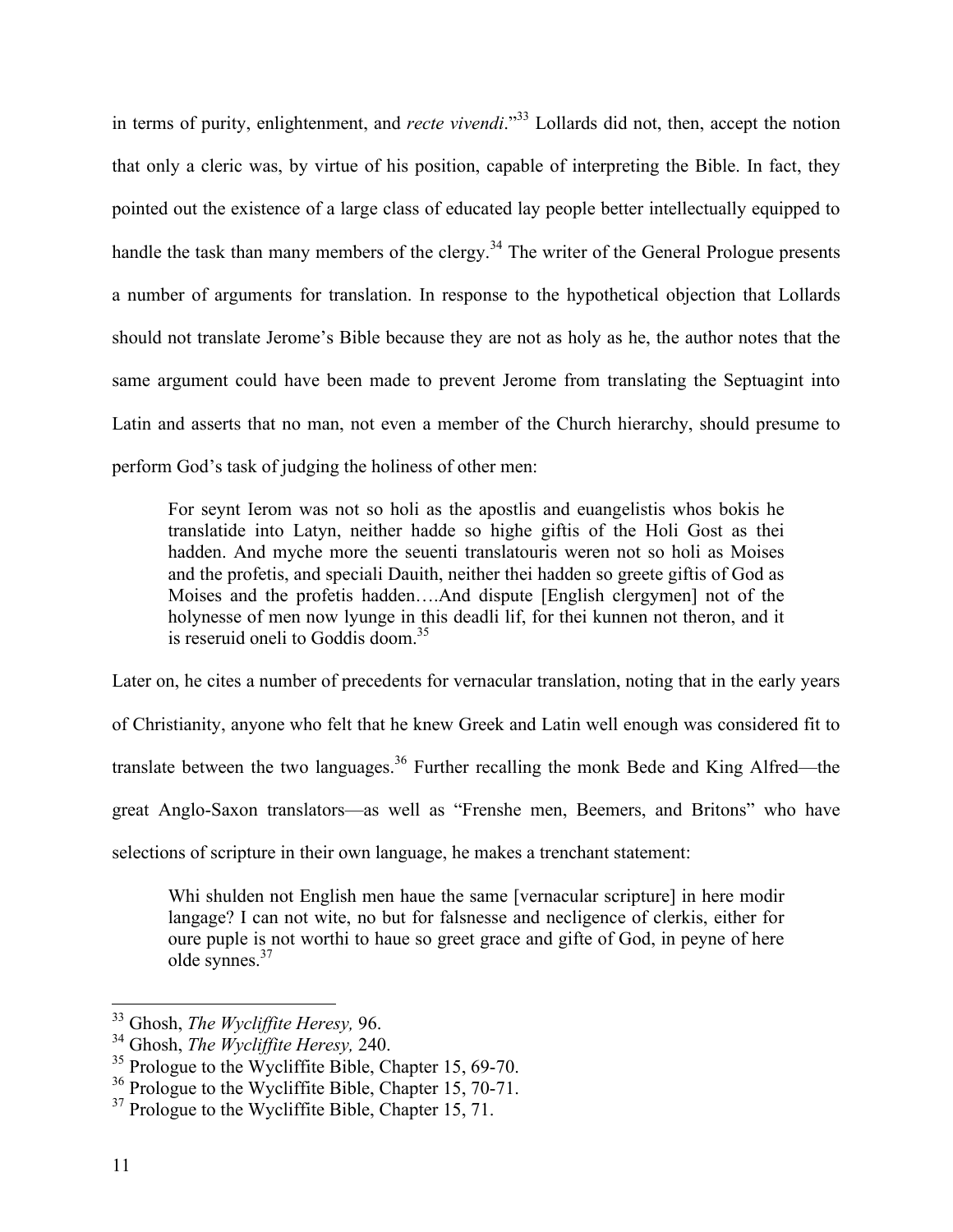In other words, either members of the English clergy had been remiss by not making scripture available in the vernacular, or their occupation—guiding English Catholics to salvation—was futile because Englishmen were not worthy of God's Grace. This quotation is an interesting rhetorical maneuver because it forces the English clergy to choose between two unappealing alternatives, forcing them to admit the necessity of vernacular translation to avoid the suggestion that their lives' work contributed nothing to the salvation of English souls.

The following statement comes at the beginning of Chapter fifteen of the General Prologue:

The postlis… hadden autorite to writen holi writ, for bi that same that the apostlis writiden here scripturis bi autorite, and confermyng of the Holi Gost, it is holi scripture and feith of cristene men, and this dignite hath no man aftir hem, be he neuere so holi, neuere so kunnyng, as Ierom witnesssith on that vers.<sup>38</sup>

This passage, by assigning sole responsibility for the creation of scripture to the apostles, debunks the notion that the Vulgate, itself a translation, has any intrinsic authority over other versions. As a result, the passage also suggests that the established Church does not possess exclusive rights to interpret scripture or to arbitrarily determine an authoritative text. Ng argues that assertions such as this one lie at the core of the Church's justification for viewing vernacular translation as a threat. Although the obstacles that Palmer cited to creating a good translation of scripture are real, these arguably apply to translation of between any two languages, including Hebrew and Latin as in the case of the Vulgate. Opponents to translation cited these problems along with lay interpretive ineptitude to mask the deeper concern that translations would threaten the prestige/professional status of the clergy and established Church by endorsing and enabling

<sup>&</sup>lt;sup>38</sup> Prologue to Wycliffite Bible, 67.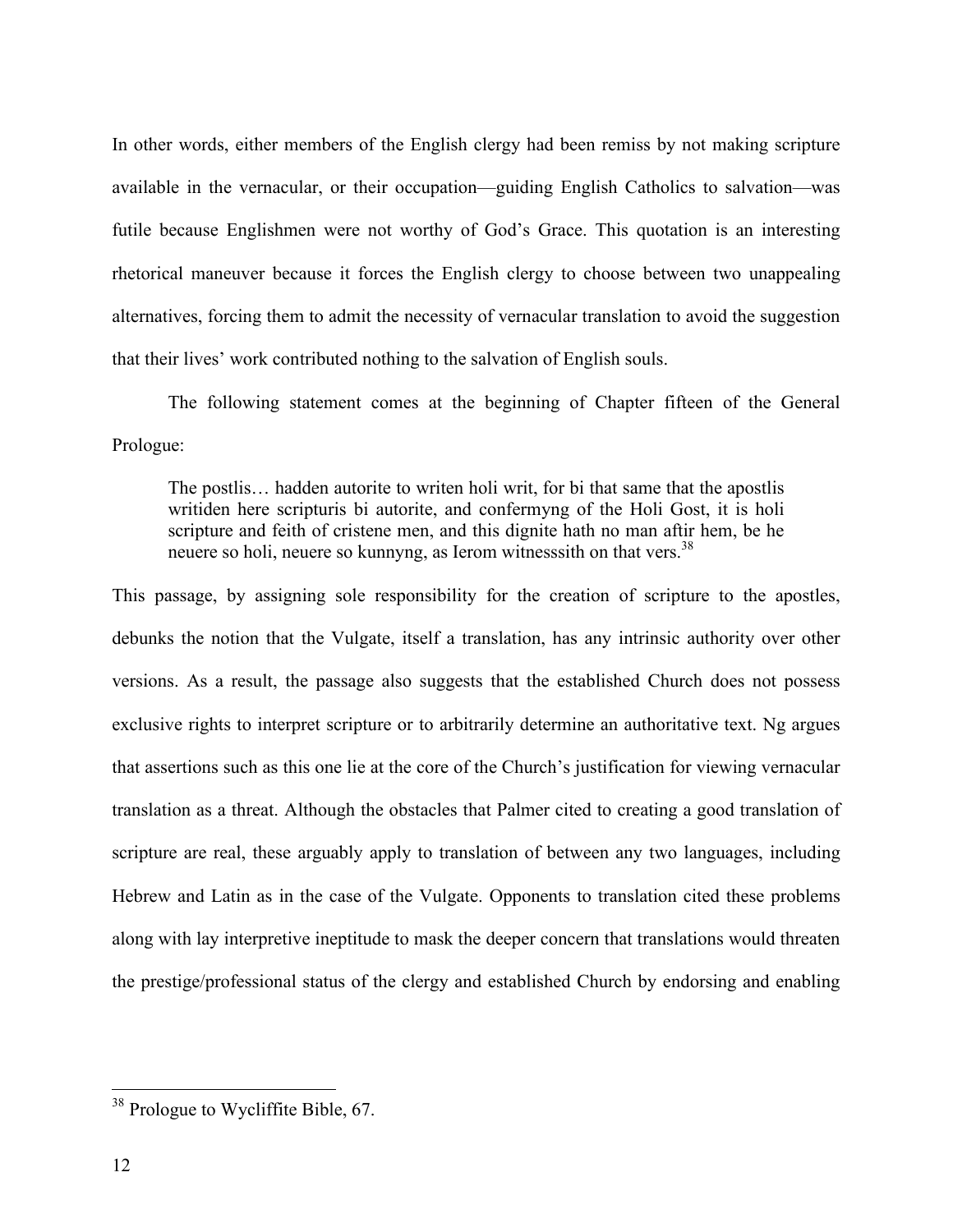laity to study God's law directly, without mediation.<sup>39</sup> Not only, as Butler asserted, does allowing the laity direct access to scripture increase the risk that they will develop heterodox views; by translating the Bible into English, the Lollards were symbolically depriving the Catholic Church of its claim to authority over interpretation of God's law.

Unlike Palmer and Butler, the orthodox scholar Richard Ullerston writes in favor of vernacular translation, agreeing with many of the Wycliffites' arguments in favor of it. Ullerston organizes his work as an exchange between two scholars, one an advocate and one an opponent of translation; he favors the former. Oddly, although he most likely wrote at the same time Butler and Palmer were doing so, he appears in his text completely oblivious to the potential threats the Wycliffite Bible posed to orthodox doctrine and Church authority. At one point in the document, he dismisses the notion that lay access to scripture will result in the obsolescence of the clergy, the sacraments, and the established Church by invoking the "principle of decorum," namely that everyone has an assigned place that they keep in spite of disturbance—allowing the laity to read scripture may well enhance their devotion, but it will not displace the clergy from its accustomed role of administering the sacrament.<sup>40</sup> Ullerston, despite all his theological knowledge, fails to consider the very real possibility that widespread lay access to scripture might trump the principle of decorum. Ghosh argues that although Ullerston wrote his tract contemporaneously with Palmer and Butler at the turn of the century, the piece better represents Church attitudes toward vernacular scripture in the early 1390's. Previous to the publication of the Wycliffite Bible, the Church never had occasion to fathom the implications of popular access to the entirety

 <sup>39</sup> Ng, "Translation, Interpretation, and Heresy," 327. 40 Ghosh, *The Wycliffite Heresy*, 90.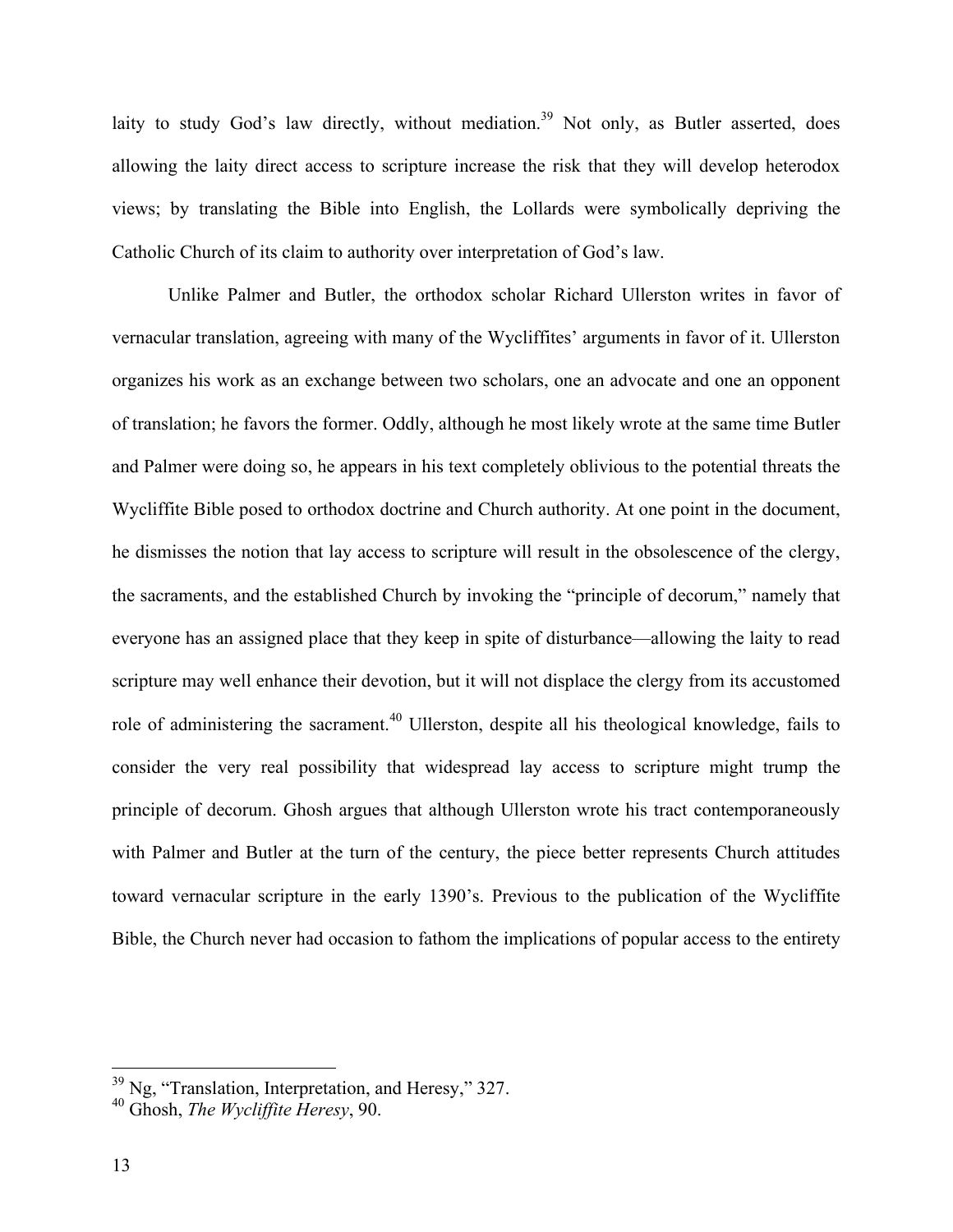of scripture. When this situation became a reality, the Church had to drastically reshape its attitude. 41

Wycliffe's followers translated the Vulgate into English to further their leader's vision of a return to the simple church as it existed in the time of the apostles. An English Bible would forward this goal by empowering the laity both to hold clergy accountable for practices not justified in scripure and to follow God's law as closely as possible in their own lives. To what extent did the Wycliffite Bible advance these goals in reality? What other effects did the Wycliffite Bible have on contemporary and subsequent religious history? Deanesly, maintaining that the translation did not have nearly as great an impact on the populace as some scholars assert, cites logistical difficulties to circulation of the text. These included the facts that the majority of the population was illiterate even in the English language and that with the advent of the printing press over a century away, parchment Bibles were so expensive that not even parish priests, but only higher clergy could afford them.<sup>42</sup> Deanesly is probably accurate in her assertion that the majority of the population did not own complete Bibles in either English or Latin. It does not follow, however, that the Lollard Bible did not circulate widely or have an enormous impact on society. The fact that surviving copies of the more readable Later Version manuscripts exceed those of Early Version manuscripts by five to one suggests strongly that the Wycliffite Bible underwent a high degree of popular usage.<sup>43</sup> That 250 EV and LV manuscripts survive is impressive considering the suppression that resulted from Arundel's Constitutions. Hudson cites evidence that Lollard communities purchased texts jointly and shared them among members, as well as the fact that surviving copies of the Wycliffite Bible were owned by laypeople ranging in

 <sup>41</sup> Ghosh, *The Wycliffite Heresy*, 110-111.

<sup>42</sup> Deanesly, *The Significance of the Lollard Bible*, 6.

<sup>43</sup> Hudson, *The Premature Reformation*, 237.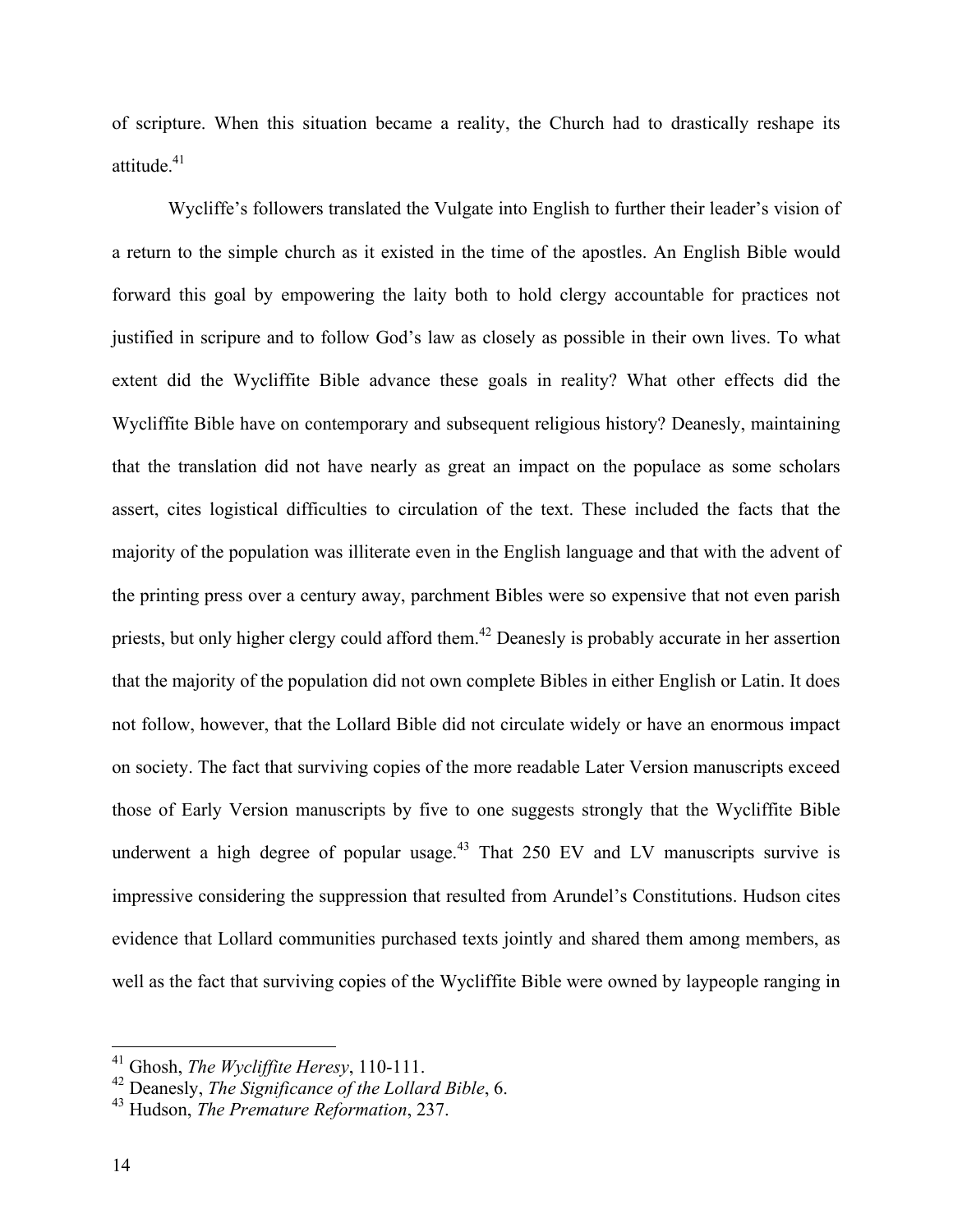social class from noble to notary.<sup>44</sup> The frequency with which episcopal councils confiscated vernacular scripture from heresy suspects also attests to widespread lay possession of the translations.<sup>45</sup> Clearly, the text circulated among the laity, but what effect did it have on them and generations to follow?

It would be absurd to argue that the Wycliffite Bible or any other efforts of the Lollards effected a return to the "primitive Church." However, the text did enable the laity to engage in theological thought by breaking down the Latin barriers that once protected the intellectual exclusivity of the clergy. The Wycliffite Bible also lent credibility to the English language at a time when the prestige of Latin was waning along with that of the papacy in light of the Babylonian Captivity.<sup>46</sup> Little more than a century after the Lollard scholars finished the translation, William Tyndale engaged in scholarly disputes in English with Sir Thomas More, whereas Wyclif had written his academic works in Latin. The Wycliffite Bible, then, facilitated the transition of scholarly language in England from Latin to vernacular, opening the worlds of ecclesiastical scholarship and academia in general to the populace. Arguably, the Protestant sectarianism that is an integral part of modern Christianity resulted from what the Wycliffite translators made possible for laity who could read vernacular English or have it read to them: independent interpretation of scripture and substantive theological thought.<sup>47</sup> Although the Wycliffites did not effect a return to the apostolic church, they did succeed in removing an artificial construct that previously prevented capable laity from studying God's law directly and even from thinking for themselves generally.

 <sup>44</sup> Hudson, *The Premature Reformation*, 233.

<sup>45</sup> John Fines, "Heresy Trials in the Diocese of Coventry and Lichfield," *The Journal of Ecclesiastical History* 14, no. 1 (April 1963), 160-174.

<sup>46</sup> Barisone, *Wyclif and His Followers on the Method of Translation*, 144.

<sup>47</sup> Ng, *Translation, Interpretation, and Heresy*, 338.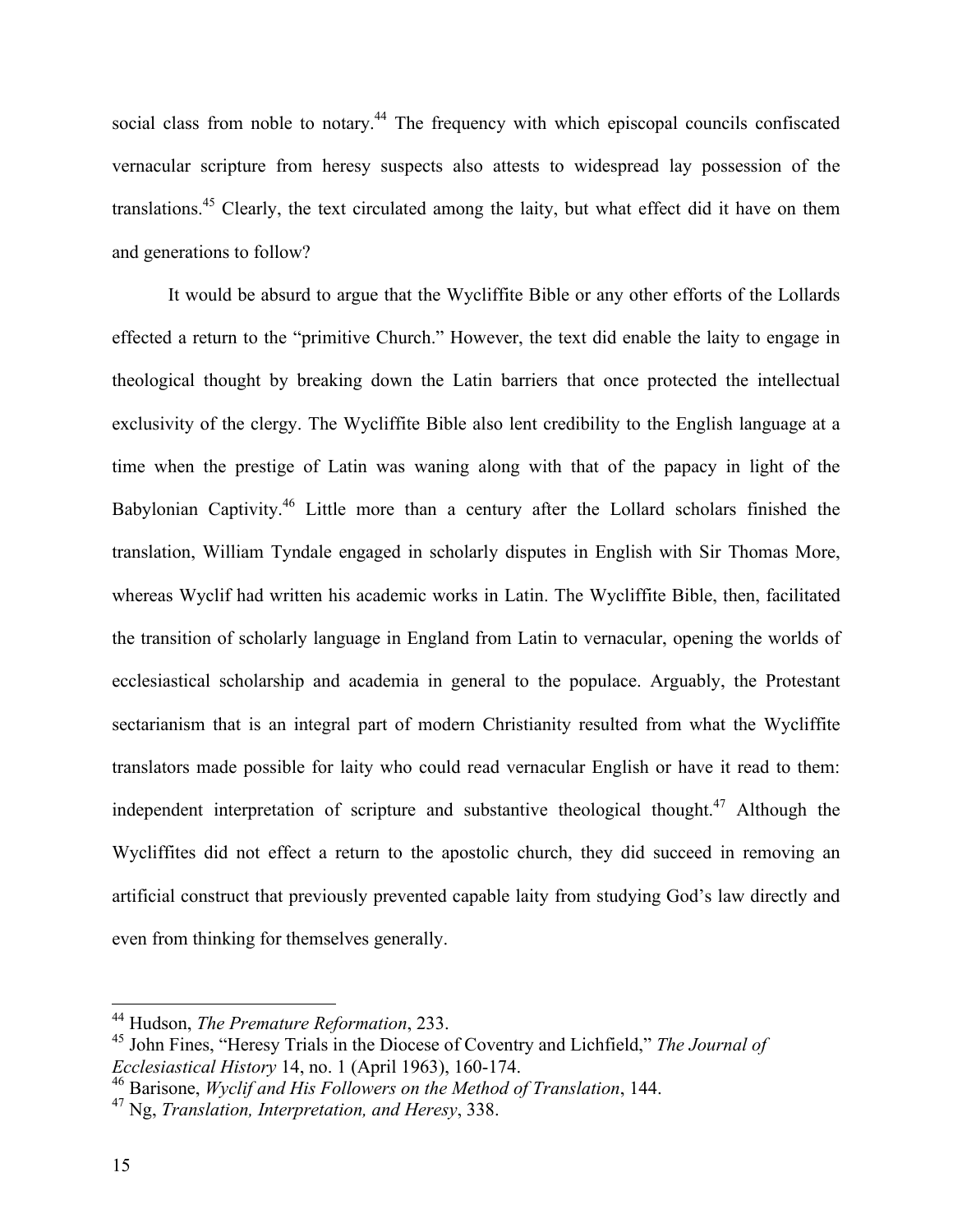## Bibliography

- Aston, Margaret. "John Wycliffe's Reformation Reputation," *Past and Present*, no. 30 (April 1965): 23-51.
- Barisone, Ermanno. "Wyclif and His Followers on the Method of Translation," in *John Wyclif e la tradizione degli studi biblici in Inghilterra*. Genova: il melangolo, 1987.
- Biblical Translation. In *Selections from English Wycliffite Writings*, edited by Anne Hudson, 107-109. Toronto: University of Toronto Press, 1997.
- Deanesly, Margaret. *The Significance of the Lollard Bible*. London: The Athlone Press, 1951.
- Fines, John. "Heresy Trials in the Diocese of Coventry and Lichfield, 1511-12," *Journal of Ecclesiastical History* 14, no. 2 (October 1963): 160-174.
- Ghosh, Kantik. *The Wycliffite Heresy: Authority and the Interpretation of Texts*. New York: Cambridge University Press, 2002.
- Hudson, Anne. *Lollards and their Books*. London: The Hambledon Press, 1985.
- Hudson, Anne. *The Premature Reformation: Wycliffite Texts and Lollard History*. Oxford: Clarendon Press, 1988.
- Introduction to Part II: Lollards and the Bible. In *Selections from English Wycliffite Writings*, edited by Anne Hudson,162-164. Toronto: University of Toronto Press, 1997.
- Justice, Steven. *Writing and Rebellion: England in 1381.* Berkeley: University of California Press, 1996.
- Lambert, Malcom. *Medieval Heresy: Popular Movements from the Gregorian Reform to the Reformation*, 3rd ed. Malden: Blackwell Publishing, 2002.
- Long, John D. *The Bible in English: John Wycliffe and William Tyndale*. Lanham: University Press of America, Inc., 1998.
- Menner, R.J. "A Manuscript of the First Wyclifite Translation of the Bible," *The Yale University Library Gazette* 19, no. 3 (January 1945), 37-44.
- Ng, Su Fang. "Translation, Interpretation, and Heresy: The Wycliffite Bibgle, Tyndale's Bible, and the Contested Origin," *Studies in Philology* 98, no. 3 (Summer 2001): 315-338.
- Notes to Biblical Translation. In *Selections from English Wycliffite Writings*, edited by Anne Hudson, 189-191. Toronto: University of Toronto Press, 1997.